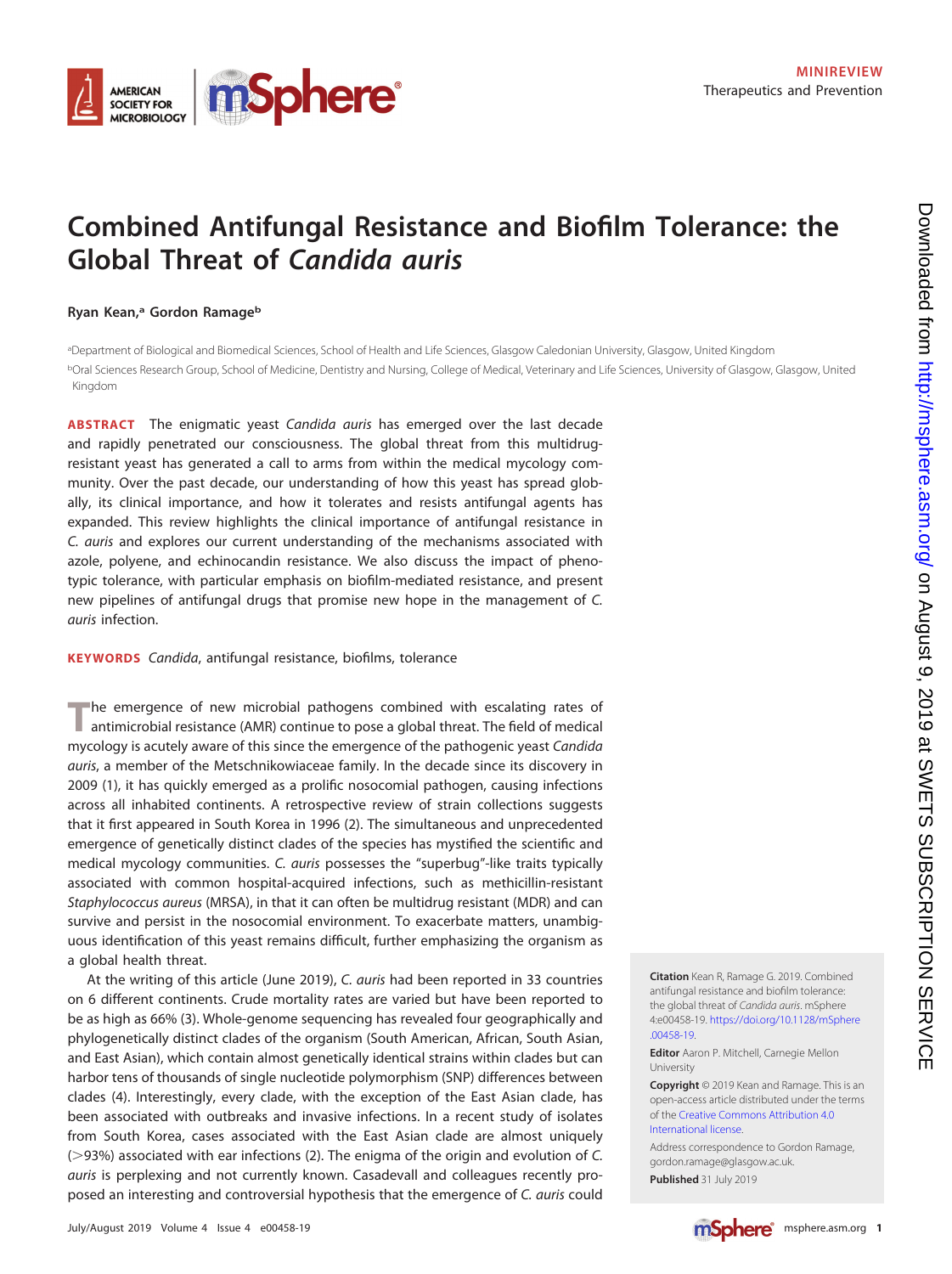mSphere®



<span id="page-1-0"></span>**FIG 1** Geographic antifungal resistance rates of Candida auris. Heatmap depicts the percentage of resistant isolates to fluconazole (FLU), amphotericin B (AMB), and echinocandins (ECH), and numeric values of resistance are given in Table S1. \*, the echinocandin is anidulafungin and not caspofungin; #, the echinocandin is micafungin; <sup>a</sup>, includes isolates from other countries; <sup>b</sup>, isolates from Pakistan, India, South Africa, and Venezuela.

potentially be the first example of a fungal pathogen to emerge as a consequence of climate change ( [5\)](#page-7-4). The authors postulate that based on their phylogenetic and thermotolerance analysis of C. auris, the increase in ambient temperatures as a result of global warming may have acclimatized the organism to adapt to and survive at avian and mammalian temperatures, with transmission from birds to rural areas being a potential mechanism of its emergence. However, this is highly speculative, and it is likely that many other factors are involved, which warrants further study.

The principal factor that makes this organism so enigmatic is its intrinsic resistance to conventional front-line antifungal agents and its tolerance to antiseptics and disinfectants. Its resilience and adaptivity within a variety of clinical environments have afforded it with the opportunity to emerge and cause alarm among medical professions worldwide. This review will focus on exploring the factors driving its resistance to therapeutic management that we have uncovered over the first decade of its discovery.

#### **ANTIFUNGAL RESISTANCE: FROM CLINIC TO LABORATORY**

According to a recent review by Lockhart, when it comes to C. auris, resistance is the new norm ( [6\)](#page-7-5), with a significant minority of clinical isolates displaying antifungal susceptibility. Resistance has been reported across all main classes of antifungals, with a worryingly high proportion of isolates being documented as multidrug resistant. No definitive MIC breakpoints exist, but tentative breakpoints have been suggested by the Centers for Disease Control and Prevention [\(https://www.cdc.gov/fungal/candida-auris/](https://www.cdc.gov/fungal/candida-auris/c-auris-antifungal.html) [c-auris-antifungal.html\)](https://www.cdc.gov/fungal/candida-auris/c-auris-antifungal.html) and are supported by studies in a neutropenic mouse model to assess antifungal target ranges ( [7\)](#page-7-6). Using these guidelines, the rates of resistance to fluconazole (FLU), amphotericin B (AMB), and echinocandins (ECH) (caspofungin, anidu-lafungin, and micafungin) are presented in [Fig. 1.](#page-1-0) Most notably, C. auris is frequently associated with high levels of FLU resistance, with multiple studies reporting resistance in over 90% of isolates ([4](#page-7-3), [8](#page-7-7)-[13\)](#page-8-1). The heatmap clearly illustrates this point, where high rates of resistance (red/orange) are pronounced across the globe, though notably low rates of FLU resistance (11%) have also been reported in Colombia and South Korea [\(14\)](#page-8-2). AMB resistance, although not as pronounced as FLU resistance, is also a significant issue because AMB resistance is extremely rare in other fungi, as it is thought to come at a fitness cost to the organism [\(15\)](#page-8-3). Resistance rates typically range up to 30% ( [4](#page-7-3) , [14\)](#page-8-2), with a small study from Venezuela having 50% resistant isolates [\(12\)](#page-8-0). Several studies have demonstrated elevated MICs for this polyene, ranging from 2 to 4  $\mu$ g/ml, though these are not as high as observed for other members of the Metschnikowiaceae family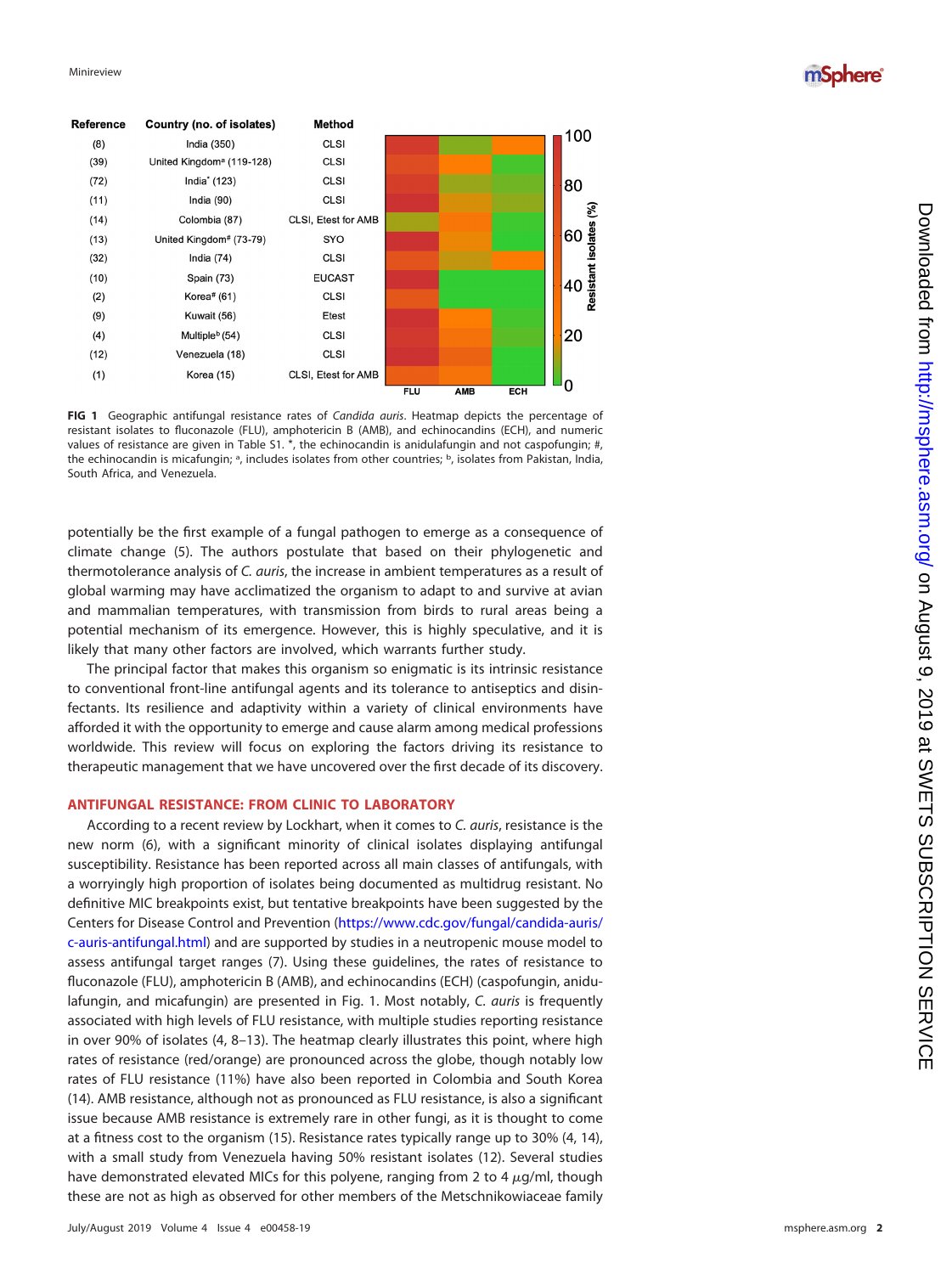(16 -g/ml), which includes Candida haemulonii , Candida duobushaemulonii, and Candida pseudohaemulonii [\(16\)](#page-8-4). Interestingly, resistance to AMB within a Colombian isolate cohort was shown to be geographically related, with resistance significantly associated with hospital outbreaks in the northern region of the country compared to the central region [\(14\)](#page-8-2). It should be noted that the platform used to test AMB can have a bearing on sensitivity, as it has been reported that the Vitek AST-YS07 card can provide misleading and elevated AMB MICs [\(11\)](#page-8-5). Therefore, standard CLSI broth microdilution testing may be more a more accurate and reliable measure. Echinocandin resistance remains limited, but unfortunately, it has been reported alongside other antifungal resistance phenotypes. In one of the largest multicenter (10 hospitals) studies to date, the resistance rates of 350 isolates collected from between 2009 and 2017 in India were reported ([8\)](#page-7-7). Here, 2% of the isolates were resistant to echinocandins (>8  $\mu$ g/ml), alongside 8% resistant to AMB (>2  $\mu$ g/ml) and 90% resistant to FLU (32 to ≥64  $\mu$ g/ml). Although termed as fungicidal agents against the majority of Candida spp., a recent study of Columbian isolates revealed that both anidulafungin and caspofungin are in fact fungistatic against C. auris in vitro [\(17\)](#page-8-6). Assessment of echinocandin sensitivity should be exercised with caution due to the paradoxical effect observed with caspofungin; instead, micafungin or anidulafungin should be used for testing [\(18\)](#page-8-7). The factors driving echinocandin resistance are hospitals where these antifungals are recommended as a first-line treatment or where other antifungals have failed. Irrespective, the emerging landscape for C. *auris* antifungal resistance is the development of multiresistance phenotypes, driven by prior antifungal exposure and sequential antifungal treatment failures [\(19](#page-8-8)[–](#page-8-9)[21\)](#page-8-10). However, despite this pessimistic viewpoint, there appears to be clade-specific sensitivity/resistance profiles; in India, for example, there are significant levels of fluconazole sensitivity, whereas, other geographical sites have high levels of multiazole resistance ( [6\)](#page-7-5). In order to mitigate the development of multidrug resistance, several in vitro studies have investigated the possibility of antifungal combinations. Indeed, the combination of micafungin with voriconazole was shown to exhibit synergistic effects [\(22\)](#page-8-11), as has also been reported for sulfamethoxazole-azole combinations [\(23\)](#page-8-12). These prove the possibility that C. auris infections can be managed effectively, though in order to fully develop effective antifungal strategies, we must understand what enables C. auris to withstand and respond to our antifungal arsenal.

#### **OUR CURRENT UNDERSTANDING OF ANTIFUNGAL DRUG MECHANISMS**

Antifungal resistance is generally driven by several factors, including point mutations of the cellular target, overexpression of target molecules, and efflux pump extrusion of antifungals [\(24\)](#page-8-13). Mechanistically, the factors underpinning C. auris resistance have become more apparent as we invested more resources to develop our understanding, learning what we can from Candida albicans. [Figure 2](#page-3-0) illustrates some of our current understanding of C. auris resistance mechanisms. Indeed, the first multi-omics study comparing a clinically resistant (to FLU and ECH) isolate and a sensitive C. auris isolate, alongside C. albicans, revealed drug resistance profiles distinct from one another, with major differences in efflux pumps, cell wall, sterols, carbon utilization, glycerolipids, and sphingolipids collectively playing a role in resistance, albeit in a limited study of only two isolates [\(25\)](#page-8-14). Moreover, the resistant isolate displayed an enhanced biofilm proteome profile, a phenotype associated with adaptive resistance. Comparing these isolates to Candida albicans ATCC 90028, it was shown that both C. auris isolates had major differences with this regarding their carbon utilization and downstream lipid and protein contents. Taken together, these data indicate that C. auris displays a species-specific resistance profile.

Azole resistance is commonly mediated by amino acid substitutions in the lanosterol 14-alpha-demethylase (ERG11) gene, comprise multiple variant substitutions, including Y132F, K143R, and F126L, and appear to be clade related ( [4\)](#page-7-3). Heterologous expression of C. auris ERG11-Y132 and ERG11-K143R alleles in Saccharomyces cerevisiae exhibited increased MICs to both FLU and voriconazole. In contrast, heterologous expression of two substitutions (I466M and Y501H) identified in isolates from the South American

### *mSphere*<sup>®</sup>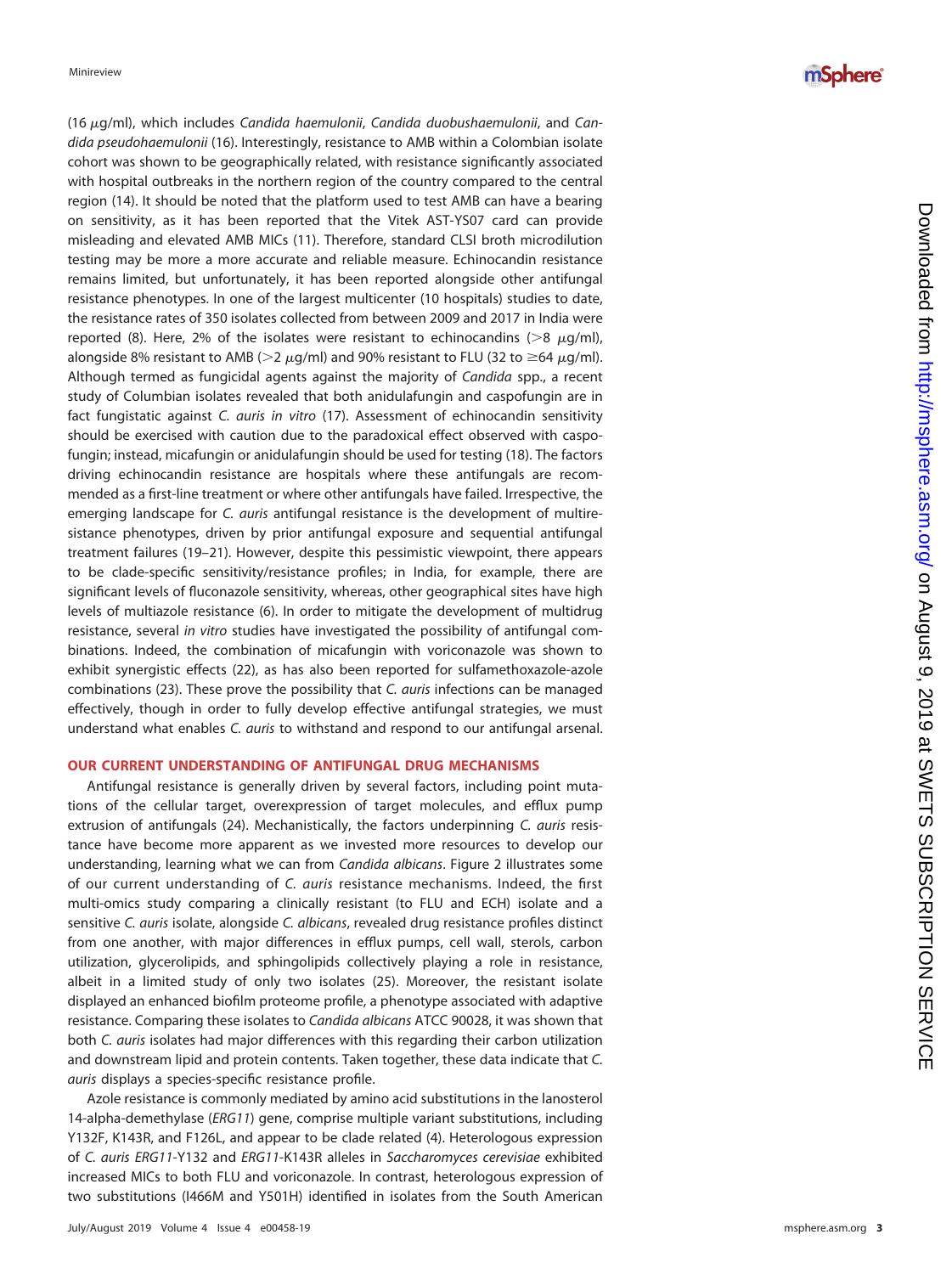## mSphere®



<span id="page-3-0"></span>FIG 2 Conventional and phenotype-derived resistance mechanisms of Candida auris. Shown are various genetic and phenotypic resistance mechanisms employed by C. auris. Circles indicate resistance to azoles (red), polyenes (blue), and echinocandins (green). Figure was created with BioRender.

clade showed no effect on azole susceptibility [\(26\)](#page-8-15). In addition, it has also been shown that exposure to FLU can increase the expression of ERG11 up to 7-fold [\(8\)](#page-7-7), and that an increased copy number of ERG11 may also contribute to resistance [\(27\)](#page-8-16). Indeed, a subsequent investigation demonstrated that transient gene duplication of ERG11 and CDR1 has the capacity to increase tolerance to FLU in older cells [\(28\)](#page-8-17), an in vitroinducible upregulation of ERG11 validated elsewhere [\(8\)](#page-7-7). Expanding our mechanistic insights, recent work by Cowen's group has implicated a role of the molecular chaperone Hsp90 for tolerance to azoles, whereas the efflux pump gene CDR1 played a distinct role in high-level azole resistance that was revealed from deletion studies that abrogated resistance [\(29\)](#page-8-18). Corroborating these studies, efflux pump-mediated resistance through an ATP-binding cassette (ABC) and the major facilitator superfamily (MFS) has been shown to be significantly greater in a panel of C. auris isolates than in Candida glabrata and C. haemulonii isolates [\(16\)](#page-8-4). A recent study from Rybak et al. aimed to functionally characterize the role for efflux pumps in triazole resistance in C. auris [\(30\)](#page-8-19). They demonstrated that the transcript levels of the CDR1 and MDR1 genes were increased in triazole-resistant isolates in comparison to a fluconazole-susceptible isolate. Using a Cas9-ribonucleoprotein (Cas9-RNP) transformation system, they were able to show that a  $\Delta cdr$ 1 mutation in a resistant isolate was able to increase susceptibility to fluconazole and itraconazole by 64- and 128-fold, respectively, with notable reductions in MIC also demonstrated in other azoles. The function of efflux pumps in azole resistance appears to be predominantly associated with CDR1, as analysis of the Δmdr1 mutant showed minimal effect on increasing azole sensitivity [\(30\)](#page-8-19), which is in line with the aforementioned molecular analyses [\(29\)](#page-8-18). Functional assays performed in biofilms also support these findings [\(31\)](#page-8-20).

Unlike azoles, the mechanism(s) governing resistance to polyenes are poorly understood in Candida species in general. Depletion of ergosterol composition through loss-of-function mutations is thought to be the primary resistance mechanism in a limited number of species, with erg3 mutations thought to be important in crossresistance [\(24\)](#page-8-13). Whole-genome sequencing of resistant isolates identified four novel nonsynonymous mutations, highlighting a potential association with resistance. These mutations included those in genes with homology to the transcription factor Flo8 gene of C. albicans and a membrane transporter [\(14\)](#page-8-2). To understand the mechanisms responsible for amphotericin B resistance, Muñoz and colleagues performed comparative transcriptional analysis on a resistant isolate and a sensitive isolate after exposure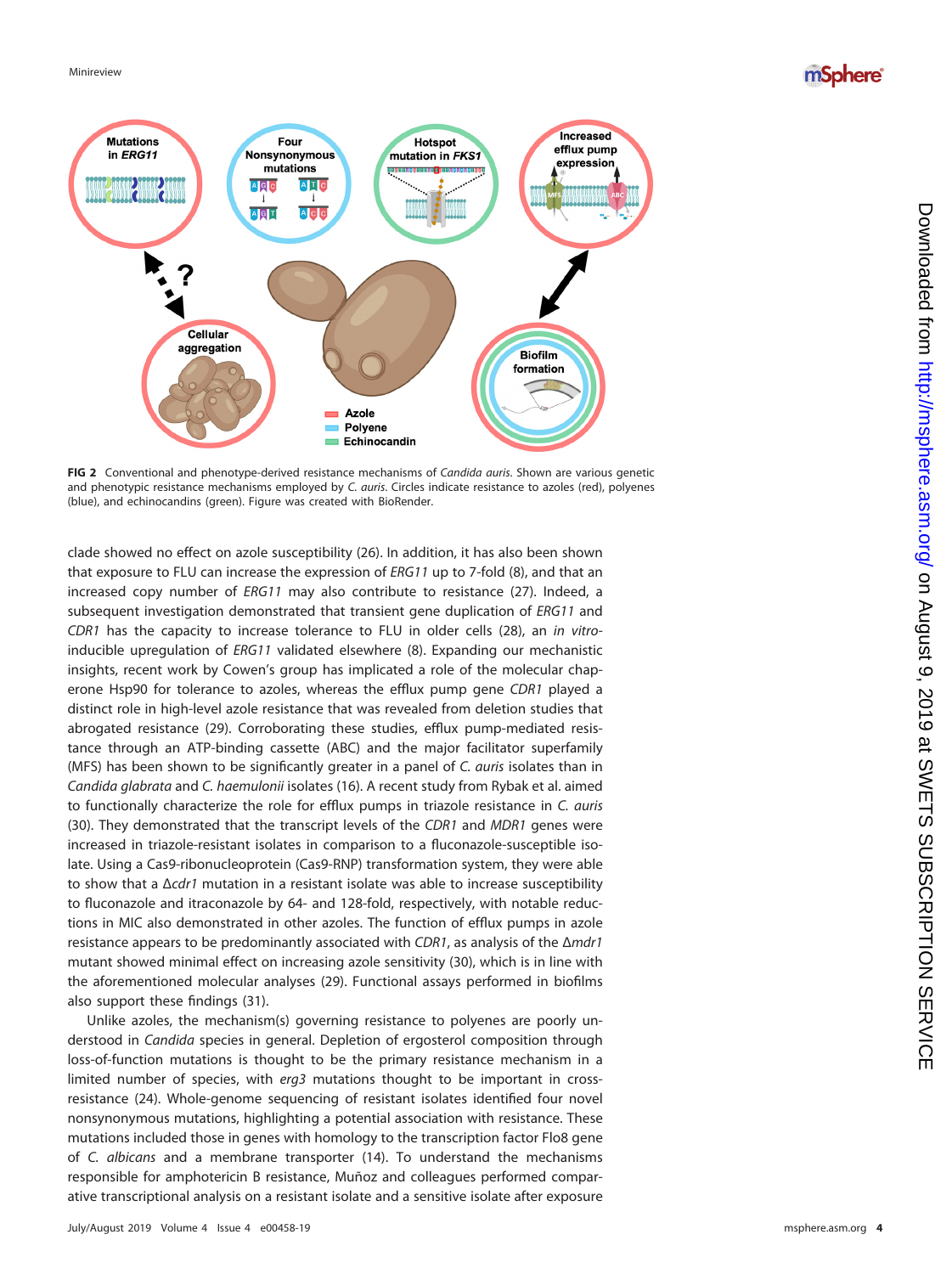to these drugs [\(27\)](#page-8-16). Using RNA sequencing (RNA-seq), it was shown that 106 genes were induced in response to AMB in the resistant isolate [\(27\)](#page-8-16). Notably, genes involved in the sterol biosynthetic process were identified, of which genes involved in the ergosterol biosynthesis pathway were highly induced (ERG1, ERG2, ERG6, and ERG13), which logically correlates with the maintenance of cell membrane stability. A limitation of this entire approach is the comparative genomic nature, which may limit our future discovery and understanding of novel antifungal-resistant genes specific to amphotericin B and other agents.

Echinocandins are considered the first-line therapy for invasive infections, though multiple studies have reported the isolation of resistant isolates across various geographical regions, with the highest levels of resistance reported in India [\(8,](#page-7-7) [32\)](#page-8-21). Resistance is typically associated with hot spot mutations in the FKS1 gene, which encodes the  $1-3-\beta$ -glucan synthase enzyme, the target of echinocandins, resulting in lower affinity of the enzyme to the drug ( [8\)](#page-7-7). A study by Kordalewska and coworkers identified that an S639F mutation in FKS1 conferred pan-echinocandin resistance in four Indian isolates [\(18\)](#page-8-7), with another study identifying a different amino acid substitution in the same position (S639P) [\(33\)](#page-8-22). Here, the interpretation of the paradoxical effect becomes pertinent, as the high *in vitro* concentrations were not shown to correlate in vivo with isolates not harboring the FKS1 mutation [\(18\)](#page-8-7).

#### **PHENOTYPE-DERIVED ANTIFUNGAL TOLERANCE**

To combat both host and environmental stressors and selectively adapt to the surrounding microenvironment, pathogenic fungi often employ unique phenotypes that confer an advantage to colonize the surrounding environment. Phenotypic plasticity has been extensively described in C. albicans, with the ability of the organism to morphologically transform between yeast and hyphae and also switch between white and opaque cell types the best understood mechanisms [\(34](#page-8-23) , [35\)](#page-8-24). Phenotypic behavior in C. auris is less well understood; however, various phenotypes have recently been described that have been shown to have implications for antifungal resistance. A recent study by Bhattacharya and colleagues demonstrated that transient gene duplication as a result of replicative aging confers increased antifungal resistance in C. auris [\(28\)](#page-8-17), as has previously been described in C. glabrata and Cryptococcus neoformans [\(36](#page-8-25), [37\)](#page-8-26). The authors showed that older C. auris cells of 10 generations displayed increased tolerance across the four main classes of antifungals compared to that of a younger cell equivalent (0 to 3 generations). Using FLU-susceptible isolates, it was shown that with older generations of these isolates, cells could survive FLU concentrations of 256  $\mu$ g/ml, as well as be unresponsive to treatment in vivo using Galleria mellonella. This decreased susceptibility was shown to be responsible for both increased expression and gene duplication of CDR1 and ERG11. Another phenotypic difference which has been shown in C. auris is through cellular aggregation. This phenomenon was first identified in clinical isolates from the United Kingdom [\(38\)](#page-8-27). It was shown that a subset of isolates displayed an aggregative phenotype that could not be physically or chemically disrupted with detergent. Interestingly, these aggregates were shown to be significantly less virulent in a Galleria mellonella model, with single-celled isolates exhibiting virulence comparable to that of C. albicans. A recent study from the same authors has now identified that the ability to aggregate is indeed an inducible trait that can be stimulated with prior exposure to triazole and echinocandin antifungals [\(39\)](#page-8-28). These findings were based upon the initial observation that isolates from the South African clade naturally form aggregates and exhibit escalated MICs to triazoles. Exposure of isolates to even low concentrations of triazoles and anidulafungin induced aggregate formation in single-celled isolates of the South Asian clade but could not be induced by polyenes or flucytosine. The mechanism by which cells aggregate to survive is unknown, but the authors speculate that it could be linked to a stress response to perturb ergosterol synthesis. The clinical implications of aggregation with regards to antifungal resistance and environmental survival remain limited, but large aggregates of cells have been recovered from harvested tissue of a murine model, suggesting that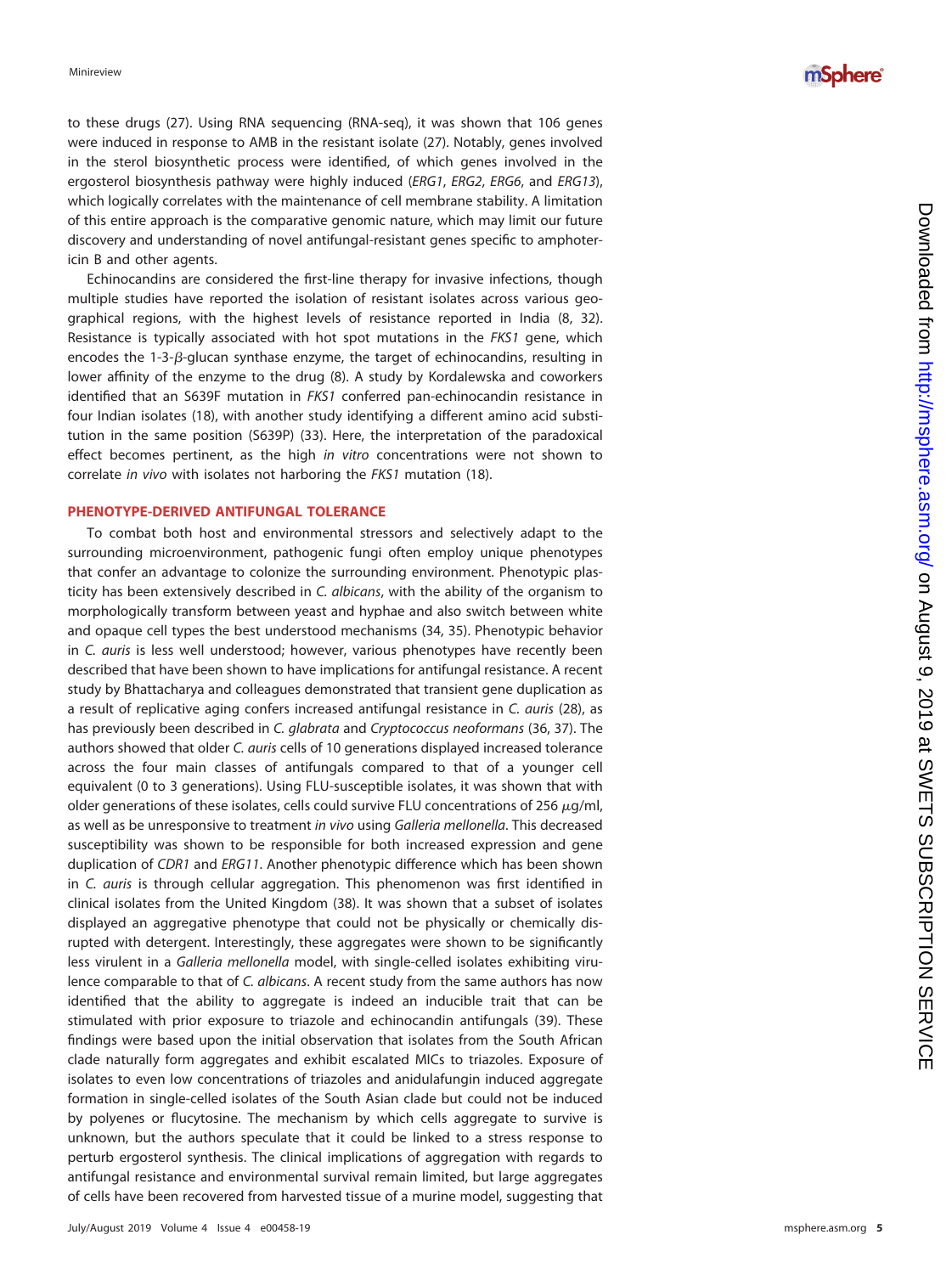*mSphere*<sup>®</sup>

it may be used as a strategy to withstand host defenses [\(16\)](#page-8-4). A recent study comparing phenotypes of isolates from either colonizations or systemic infections identified the ability to aggregate with a statistically significant association with colonization, suggesting a role of this phenotype in persistence [\(40\)](#page-8-29). More recently, we reported that aggregating phenotypes enhance environmental survival through enhanced adhesion and biofilm formation and recalcitrance to sodium hypochlorite treatment [\(41\)](#page-8-30).

Biofilm formation is a well-studied mechanism by which many microbial pathogens can confer increased resistance and tolerance to antimicrobials. Numerous pathogenic fungi possess the ability to exist as these communities, with C. albicans and Aspergillus fumigatus being the most extensively studied [\(42](#page-8-31), [43\)](#page-8-32). The ability of C. auris to form biofilms was initially dismissed, although the semiquantitative methods used to draw these conclusions were rudimentary [\(44\)](#page-8-33). Clinically, C. auris has been recovered from a variety of indwelling medical devices, including catheters, line tips, and neurological shunts [\(16](#page-8-4) , [38](#page-8-27) , [45\)](#page-9-0), as well as multiple fomites in the nosocomial environment and reusable temperature probes [\(13\)](#page-8-1), suggesting a role for biofilm lifestyle in both the host and the environment. Indeed, more recent, in-depth analyses from a number of different groups have demonstrated the potential of this pathogen to form antifungaltolerant biofilms [\(31,](#page-8-20) [46](#page-9-1)[–](#page-9-2)[50\)](#page-9-3). A study by Sherry and colleagues first identified that C. auris was able to produce intermediate quantities of biomass compared to C. albicans and C. glabrata. Despite not producing biofilms as robust as those of C. albicans, these communities were shown to tolerate the three major classes of antifungals, including amphotericin B and micafungin, the recommended therapy for C. albicans biofilm infections. Expanding on these findings, our group performed transcriptional analysis to determine the underlying mechanisms associated with biofilm development and tolerance [\(31\)](#page-8-20). We demonstrated that tolerance to all classes of antifungals was biofilm-phase dependent, with mature biofilms (24 h) exhibiting resistance to all three classes of antifungals. Correlating with this was the increased expression of a number of genes encoding efflux pumps of both ABC and major facilitator superfamily (MFS) transporters. Inhibition of these transporters was shown to improve the susceptibility of biofilms to fluconazole by 4- to 16-fold. Also upregulated during biofilm formation were multiple glucan-modifying genes, which have key roles in biofilm extracellular matrix formation. The matrix of C. auris has been shown to be both biochemically and functionally similar to those of other Candida spp. in that is primarily composed of glucan and mannan polysaccharides that can sequester azole antifungals [\(46\)](#page-9-1). These two mechanisms are conserved across biofilms formed by other Candida species and likely explain the increased tolerance to azoles. Whether these observed mechanisms also contribute to polyene and echinocandin tolerance associated with C. auris biofilms individually or in combination remains unknown. However, given that these antifungals are active against C. albicans biofilms, it is plausible to speculate that other novel mechanisms may be involved, and as such, further work is required.

#### **IMPLICATIONS FOR INFECTION CONTROL**

Given the well-documented resistance profile of this pathogenic yeast and its capacity to cause hospital outbreaks and high associated mortality rates, infection control within the nosocomial environment is crucial. Multiple reports have suggested that despite the implementation of more stringent infection control measures, that cases of C. auris colonization and associated infections can continue [\(13\)](#page-8-1). Unlike the majority of other major Candida species which typically inhabit the gut and oral cavity, C. auris readily colonizes the skin, which can be problematic for acquired nosocomial infections. In addition, viable cells have also been recovered from various surfaces within the environment, including bedding and flooring, as well as reusable equipment, such as axillary temperature probes [\(13](#page-8-1), [51\)](#page-9-4). In vitro survival studies have shown that the organism can survive for up to 28 days on different abiotic substrates, including plastic and steel [\(52](#page-9-5) , [53\)](#page-9-6).

Various studies have assessed the efficacy of routinely used commercially available biocides against C. auris and have demonstrated optimal efficacy against the organism,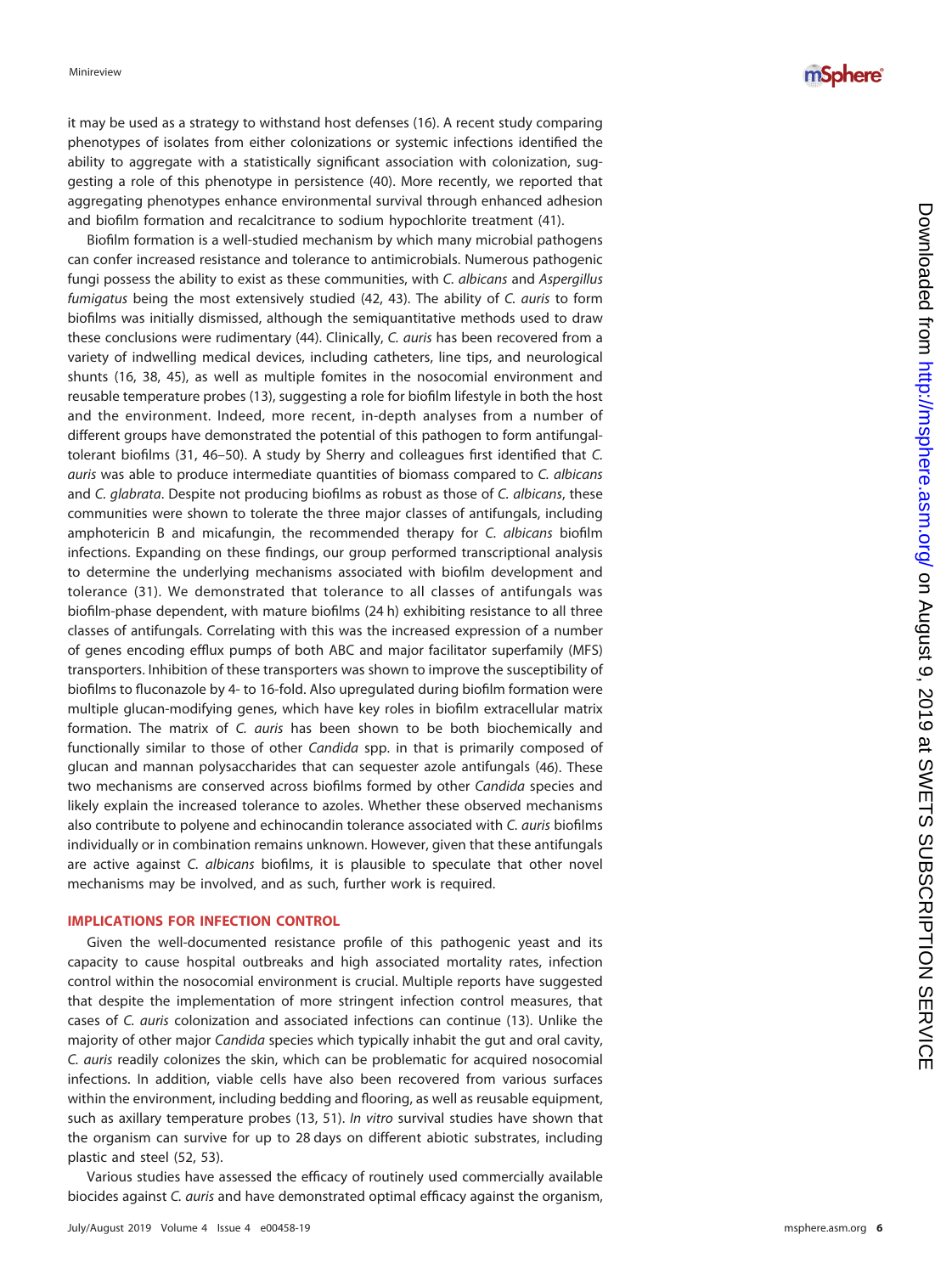with few exceptions [\(54](#page-9-7)[–](#page-9-8)[57\)](#page-9-9). Quaternary ammonium-based agents have been shown to have minimal efficacy against C. auris [\(55\)](#page-9-10) and were used to clean reusable equipment associated with an outbreak in Oxford [\(13\)](#page-8-1). In addition, chlorhexidine has also shown varied formulation-dependent efficacy, with resuspension of the active in 70% isopropyl alcohol yielding more significant killing at a short contact time [\(56\)](#page-9-8). It is worth noting that the majority of disinfection studies have focused on testing in suspension, which does not take into consideration the complex topographies of substrates and surface-induced phenotypes employed by this organism. Adherent C. auris cells to various hospital fomites have been shown to demonstrate reduced efficacy against clinically relevant concentrations of sodium hypochlorite and peracetic acid [\(58\)](#page-9-11). The mechanisms employed to survive and persist in the environment are relatively unknown, but there is mounting evidence to suggest that biofilm formation may be a contributing factor, as has been suggested for MRSA [\(59\)](#page-9-12). Ledwoch and Maillard recently demonstrated using a dry biofilm model that C. auris could withstand and be recovered following treatment with various biocides, in addition to showing significant transferability to sterile surfaces [\(49\)](#page-9-2). These findings are in agreement with those of our recent study highlighting the expression of biofilm-associated characteristics after 14 days of survival [\(41\)](#page-8-30). It was also shown that the aggregative phenotype may have a function in environmental survival. Following treatment with sodium hypochlorite, significant quantities of aggregative cells were recovered 2 weeks posttreatment, compared to complete eradication of a single-celled isolate following treatment [\(41\)](#page-8-30). In addition, mature C. auris biofilms grown using a three-dimensional biofilm model can tolerate both chlorhexidine and hydrogen peroxide treatment but remained susceptible to povidone iodine [\(60\)](#page-9-13). Interestingly, the cell wall integrity pathway gene HOG1 has been shown to regulate stress resistance, with C. auris displaying increased tolerance to hydrogen peroxide compared to C. albicans [\(61\)](#page-9-14). These molecular approaches are therefore critical in the rationale design of new antifungals.

#### *CANDIDA AURIS* **AND THE ANTIFUNGAL PIPELINE**

With the alarming emergence of antifungal resistance, there is an increasing and urgent need for the development of new antifungal therapies [\(62\)](#page-9-15). The efficacy of the existing arsenal has plateaued in recent years and is plagued with off-target effects and bioavailability issues, coupled with the ever-increasing rise in antifungal-resistant isolates [\(63\)](#page-9-16). There are, however, a number of improvements to existing antifungals and compounds with novel mechanisms of action which remain within the antifungal pipeline and have shown promising activity against C. auris. These molecules include expansions of current drug class targets, such as  $\beta$ -glucan synthase inhibitors, as well as novel mechanisms of action targeting glycosylphosphatidylinositol (GPI) protein and chitin synthesis. Ibrexafungerp (formerly known as SCY-078) is perhaps the most promising and is currently in a phase 3 clinical trial for invasive candidiasis caused by C. auris. It has been shown to have potent activity against C. auris in vitro, including against echinocandin-resistant isolates [\(64\)](#page-9-17). Furthermore, it possesses documented antibiofilm activity, reducing both metabolic activity and biofilm biomass [\(48\)](#page-9-18). The novel, long-lasting echinocandin rezafungin (CD101) has also been shown to be active against C. auris both in vitro and in vivo using a neutropenic mouse model [\(33](#page-8-22), [65\)](#page-9-19). It does appear, however, to have reduced susceptibility to resistant isolates containing the S639P FKS1 hot spot mutation [\(33\)](#page-8-22). Another potential novel candidate is MYC-053, which represents a new class of antifungals. It functions through a dual mechanism of action in which it simultaneously inhibits both intracellular nucleic acid and targets chitin synthesis of the cell wall [\(66\)](#page-9-20). Data on its efficacy against C. auris are limited to a single study; however, it has shown efficacy against azole- and echinocandin-resistant isolates [\(66\)](#page-9-20). Another antifungal molecule with a novel mechanism of action is APX001, which blocks GPI protein synthesis via inhibition of the cell wall transfer protein GWT1. It has been shown to have antifungal activity against resistant C. auris isolates [\(67\)](#page-9-21), in addition to having greater in vivo efficacy in an invasive candidiasis murine model than anidulafungin [\(65\)](#page-9-19).

## *mSphere*<sup>®</sup>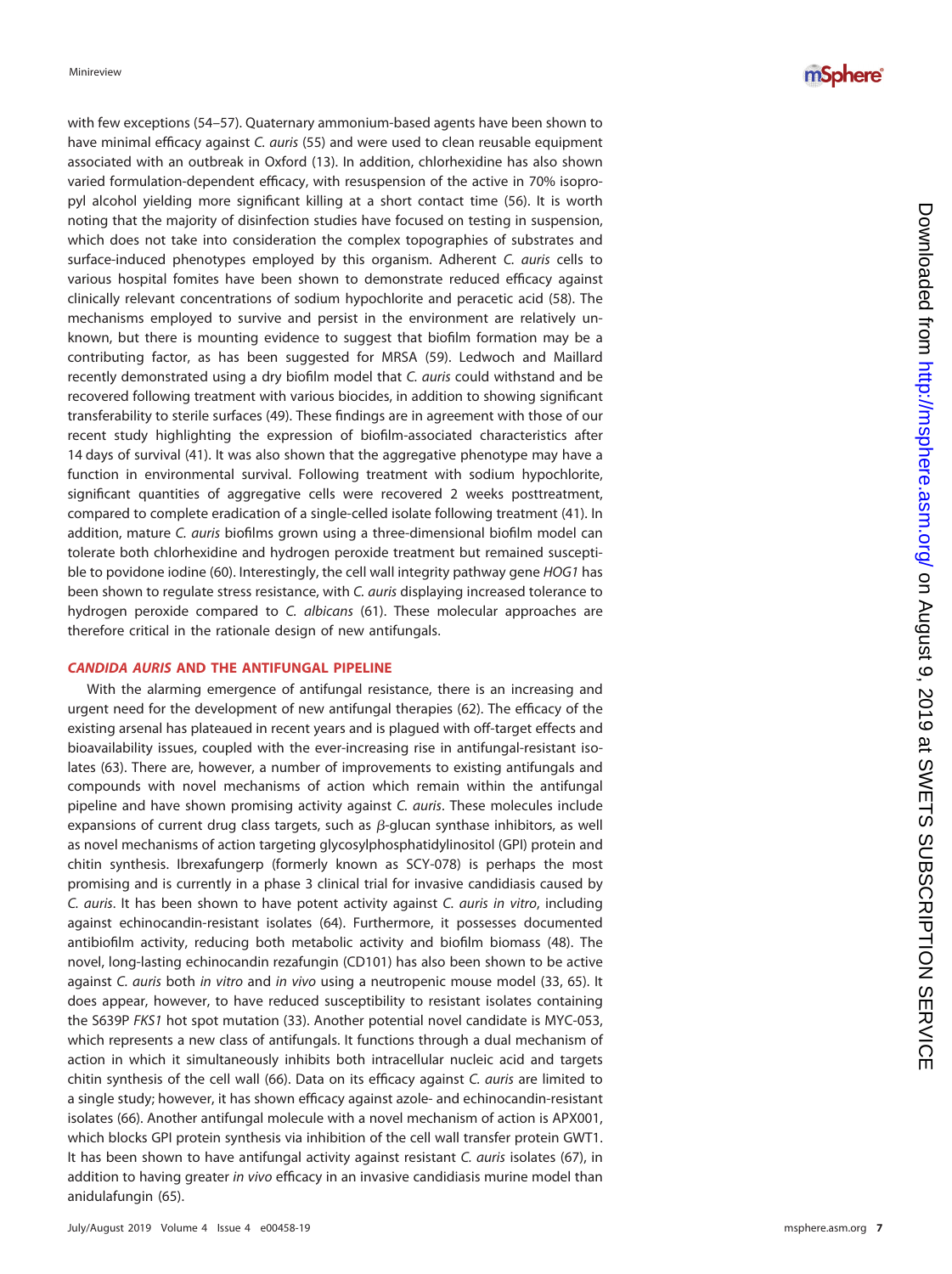An attractive approach to combating antimicrobial resistance is the repurposing of off-patent drug libraries. This "teaching an old dog new tricks" approach has been employed across a number of pathogens of bacterial, viral, parasitic, and fungal origins [\(68\)](#page-9-22). Several libraries of compounds are readily available, which allows for the highthroughput, nonbiased screening of compounds to identify potential novel activities, with a number of studies already identifying molecules with antifungal activity against C. auris. Screening of 1,280 small molecules from the Prestwick Chemical library by Wall et al. identified the organoselenium compound ebselen to possess significant antifungal activity against C. auris [\(69\)](#page-9-23). Ebselen was shown to be active against multidrug-resistant C. auris strains in both planktonic and biofilm forms, as well as a large number of other clinically relevant yeasts and molds. Another compound of interest identified from a repurposing library is alexidine dihydrochloride [\(70\)](#page-9-24). Like ebselen, this molecule has broad-spectrum and antibiofilm activity against a number of pathogens, including C. auris. Interestingly, this study identified only 6 compounds from the repurposing library with activity against C. auris, compared to 27 that were active against C. albicans, further highlighting the resistant nature of this emerging pathogen [\(70\)](#page-9-24). Another library screening study by de Oliveira et al. identified a number of off-patent molecules with activity against C. auris, including the aforementioned ebselen [\(71\)](#page-9-25). Both this molecule and the antiplatelet drug suloctidil exerted synergistic activity against a panel of C. auris isolates when used in combination with voriconazole [\(71\)](#page-9-25). Taken together, these molecules appear promising for the future control of C. auris.

#### **CONCLUDING REMARKS**

The study of C. auris is in its relative infancy, though it has caused a sensation within the medical mycology community and beyond due to its multidrug resistance "superyeast" persona. To our advantage, we have an army of skilled and willing researchers with sophisticated multi-omic techniques that will enable us to tease out the most salient and subtle of features, ultimately identifying the Achilles heel of this tolerant yeast. It will also allow us to add to our understanding of how Candida spp. dynamically adapt to a wide range of environments and stressors. Existing antifungal therapies are limited and must be used cautiously when tackling culture-positive infections. Therefore, augmenting antifungal therapies with novel agents in the antifungal pipeline is our most promising of strategies, which will come to fruition over the next decade.

#### **SUPPLEMENTAL MATERIAL**

Supplemental material for this article may be found at [https://doi.org/10.1128/](https://doi.org/10.1128/mSphere.00458-19) [mSphere.00458-19.](https://doi.org/10.1128/mSphere.00458-19)

**TABLE S1**, DOCX file, 0.1 MB.

#### <span id="page-7-0"></span>**REFERENCES**

- 1. Kim MN, Shin JH, Sung H, Lee K, Kim EC, Ryoo N, Lee JS, Jung SI, Park KH, Kee SJ, Kim SH, Shin MG, Suh SP, Ryang DW. 2009. Candida haemulonii and closely related species at 5 university hospitals in Korea: identification, antifungal susceptibility, and clinical features. Clin Infect Dis 48: e57– e61. [https://doi.org/10.1086/597108.](https://doi.org/10.1086/597108)
- <span id="page-7-1"></span>2. Kwon YJ, Shin JH, Byun SA, Choi MJ, Won EJ, Lee D, Lee SY, Chun S, Lee JH, Choi HJ, Kee SJ, Kim SH, Shin MG. 2019. Candida auris clinical isolates from South Korea: identification, antifungal susceptibility, and genotyping. J Clin Microbiol 57:e01624-18. [https://doi.org/10.1128/JCM](https://doi.org/10.1128/JCM.01624-18) [.01624-18.](https://doi.org/10.1128/JCM.01624-18)
- <span id="page-7-2"></span>3. de Jong AW, Hagen F. 2019. Attack, defend and persist: how the fungal pathogen Candida auris was able to emerge globally in healthcare environments. Mycopathologia 184:353–365. [https://doi.org/10.1007/](https://doi.org/10.1007/s11046-019-00351-w) [s11046-019-00351-w.](https://doi.org/10.1007/s11046-019-00351-w)
- <span id="page-7-3"></span>4. Lockhart SR, Etienne KA, Vallabhaneni S, Farooqi J, Chowdhary A, Govender NP, Colombo AL, Calvo B, Cuomo CA, Desjardins CA, Berkow EL, Castanheira M, Magobo RE, Jabeen K, Asghar RJ, Meis JF, Jackson B, Chiller T, Litvintseva AP. 2017. Simultaneous emergence of multidrugresistant Candida auris on 3 continents confirmed by whole-genome

sequencing and epidemiological analyses. Clin Infect Dis 64:134 –140. [https://doi.org/10.1093/cid/ciw691.](https://doi.org/10.1093/cid/ciw691)

- <span id="page-7-5"></span><span id="page-7-4"></span>5. Casadevall A, Kontoyiannis DP, Robert V. 2019. On the emergence of Candida auris: climate change, azoles, swamps and birds. bioRxiv [https://](https://doi.org/10.1101/657635) [doi.org/10.1101/657635.](https://doi.org/10.1101/657635)
- <span id="page-7-6"></span>6. Lockhart SR. 2019. Candida auris and multidrug resistance: defining the new normal. Fungal Genet Biol 131:103243. [https://doi.org/10.1016/j.fgb](https://doi.org/10.1016/j.fgb.2019.103243) [.2019.103243.](https://doi.org/10.1016/j.fgb.2019.103243)
- 7. Lepak AJ, Zhao M, Berkow EL, Lockhart SR, Andes DR. 2017. Pharmacodynamic optimization for treatment of invasive Candida auris infection. Antimicrob Agents Chemother 61:e00791-17. [https://doi.org/10.1128/](https://doi.org/10.1128/AAC.00791-17) [AAC.00791-17.](https://doi.org/10.1128/AAC.00791-17)
- <span id="page-7-7"></span>8. Chowdhary A, Prakash A, Sharma C, Kordalewska M, Kumar A, Sarma S, Tarai B, Singh A, Upadhyaya G, Upadhyay S, Yadav P, Singh PK, Khillan V, Sachdeva N, Perlin DS, Meis JF. 2018. A multicentre study of antifungal susceptibility patterns among 350 Candida auris isolates (2009 –17) in India: role of the ERG11 and FKS1 genes in azole and echinocandin resistance. J Antimicrob Chemother 73:891–899. [https://doi.org/10.1093/](https://doi.org/10.1093/jac/dkx480) [jac/dkx480.](https://doi.org/10.1093/jac/dkx480)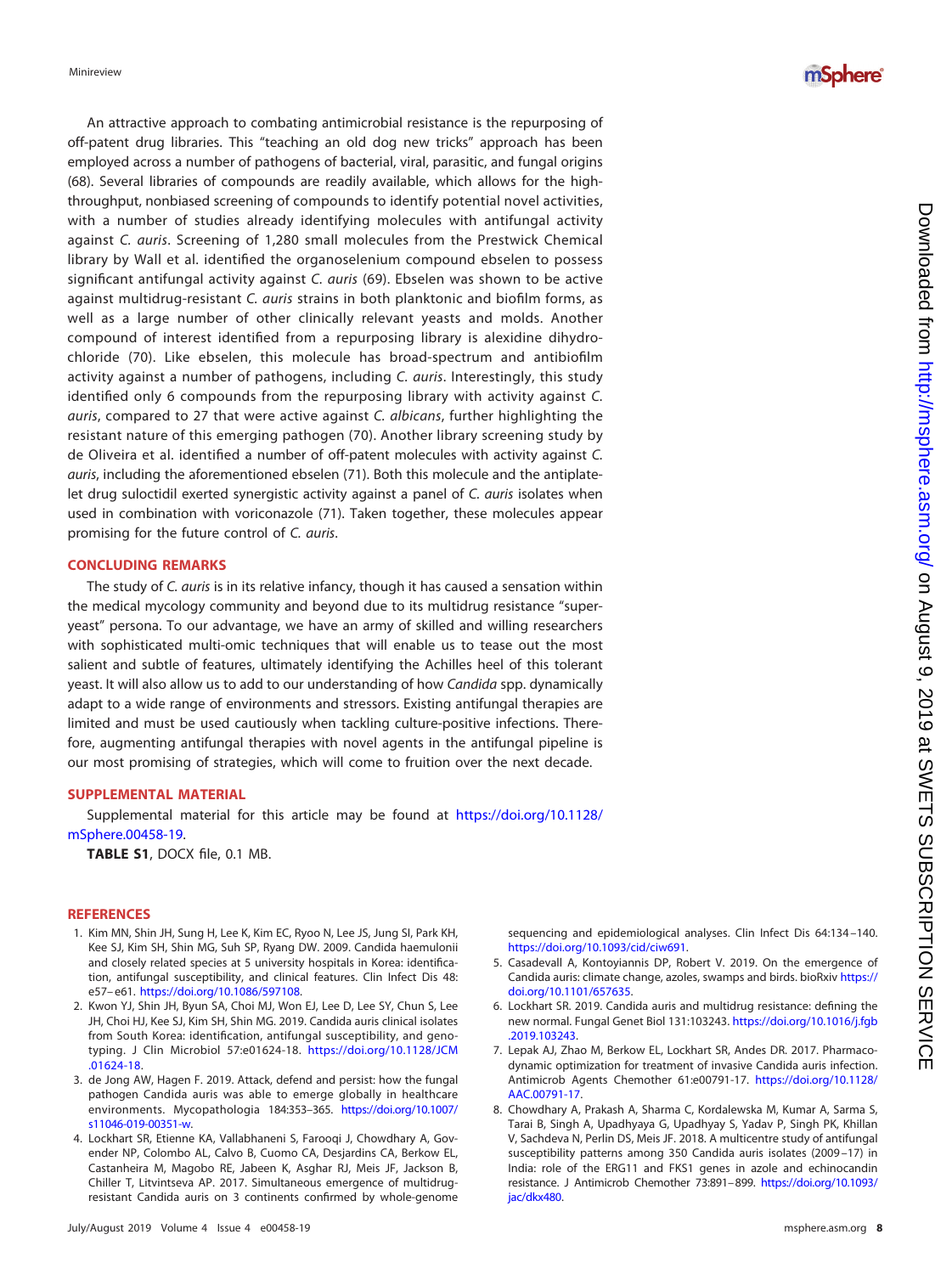Downloaded from <http://msphere.asm.org/> on August 9, 2019 at SWETS SUBSCRIPTION SERVICE

Downloaded from http://msphere.asm.org/ on August 9, 2019 at SWETS SUBSCRIPTION SERVICE

- 9. Khan Z, Ahmad S, Al-Sweih N, Joseph L, Alfouzan W, Asadzadeh M. 2018. Increasing prevalence, molecular characterization and antifungal drug susceptibility of serial Candida auris isolates in Kuwait. PLoS One 13: e0195743. [https://doi.org/10.1371/journal.pone.0195743.](https://doi.org/10.1371/journal.pone.0195743)
- 10. Ruiz-Gaitán AC, Canton E, Fernandez-Rivero ME, Ramirez P, Peman J. 2019. Outbreak of Candida auris in Spain: a comparison of antifungal activity by three methods with published data. Int J Antimicrob Agents 53:541–546. [https://doi.org/10.1016/j.ijantimicag.2019.02.005.](https://doi.org/10.1016/j.ijantimicag.2019.02.005)
- <span id="page-8-5"></span>11. Kathuria S, Singh PK, Sharma C, Prakash A, Masih A, Kumar A, Meis JF, Chowdhary A. 2015. Multidrug-resistant Candida auris misidentified as Candida haemulonii: characterization by matrix-assisted laser desorption ionization–time of flight mass spectrometry and DNA sequencing and its antifungal susceptibility profile variability by Vitek 2, CLSI broth microdilution, and Etest method. J Clin Microbiol 53:1823–1830. [https://doi.org/](https://doi.org/10.1128/JCM.00367-15) [10.1128/JCM.00367-15.](https://doi.org/10.1128/JCM.00367-15)
- <span id="page-8-0"></span>12. Calvo B, Melo AS, Perozo-Mena A, Hernandez M, Francisco EC, Hagen F, Meis JF, Colombo AL. 2016. First report of Candida auris in America: clinical and microbiological aspects of 18 episodes of candidemia. J Infect 73:369 –374. [https://doi.org/10.1016/j.jinf.2016.07.008.](https://doi.org/10.1016/j.jinf.2016.07.008)
- <span id="page-8-1"></span>13. Eyre DW, Sheppard AE, Madder H, Moir I, Moroney R, Quan TP, Griffiths D, George S, Butcher L, Morgan M, Newnham R, Sunderland M, Clarke T, Foster D, Hoffman P, Borman AM, Johnson EM, Moore G, Brown CS, Walker AS, Peto TEA, Crook DW, Jeffery K. 2018. A Candida auris outbreak and its control in an intensive care setting. N Engl J Med 379: 1322–1331. [https://doi.org/10.1056/NEJMoa1714373.](https://doi.org/10.1056/NEJMoa1714373)
- <span id="page-8-2"></span>14. Escandón P, Chow NA, Caceres DH, Gade L, Berkow EL, Armstrong P, Rivera S, Misas E, Duarte C, Moulton-Meissner H, Welsh RM, Parra C, Pescador LA, Villalobos N, Salcedo S, Berrio I, Varon C, Espinosa-Bode A, Lockhart SR, Jackson BR, Litvintseva AP, Beltran M, Chiller TM. 2019. Molecular epidemiology of Candida auris in Colombia reveals a highly related, countrywide colonization with regional patterns in amphotericin B resistance. Clin Infect Dis 68:15–21. [https://doi.org/10.1093/cid/](https://doi.org/10.1093/cid/ciy411) [ciy411.](https://doi.org/10.1093/cid/ciy411)
- <span id="page-8-3"></span>15. Vincent BM, Lancaster AK, Scherz-Shouval R, Whitesell L, Lindquist S. 2013. Fitness trade-offs restrict the evolution of resistance to amphotericin B. PLoS Biol 11:e1001692. [https://doi.org/10.1371/journal.pbio](https://doi.org/10.1371/journal.pbio.1001692) [.1001692.](https://doi.org/10.1371/journal.pbio.1001692)
- <span id="page-8-4"></span>16. Ben-Ami R, Berman J, Novikov A, Bash E, Shachor-Meyouhas Y, Zakin S, Maor Y, Tarabia J, Schechner V, Adler A, Finn T. 2017. Multidrug-resistant Candida haemulonii and C. auris, Tel Aviv, Israel. Emerg Infect Dis 23:195–203. [https://doi.org/10.3201/eid2302.161486.](https://doi.org/10.3201/eid2302.161486)
- <span id="page-8-6"></span>17. Dudiuk C, Berrio I, Leonardelli F, Morales-Lopez S, Theill L, Macedo D, Yesid-Rodriguez J, Salcedo S, Marin A, Gamarra S, Garcia-Effron G. 2019. Antifungal activity and killing kinetics of anidulafungin, caspofungin and amphotericin B against Candida auris. J Antimicrob Chemother 74: 2295–2302. [https://doi.org/10.1093/jac/dkz178.](https://doi.org/10.1093/jac/dkz178)
- <span id="page-8-7"></span>18. Kordalewska M, Lee A, Park S, Berrio I, Chowdhary A, Zhao Y, Perlin DS. 2018. Understanding echinocandin resistance in the emerging pathogen Candida auris. Antimicrob Agents Chemother 62:e00238-18. [https://doi](https://doi.org/10.1128/AAC.00238-18) [.org/10.1128/AAC.00238-18.](https://doi.org/10.1128/AAC.00238-18)
- <span id="page-8-8"></span>19. Chowdhary A, Anil Kumar V, Sharma C, Prakash A, Agarwal K, Babu R, Dinesh KR, Karim S, Singh SK, Hagen F, Meis JF. 2014. Multidrug-resistant endemic clonal strain of Candida auris in India. Eur J Clin Microbiol Infect Dis 33:919 –926. [https://doi.org/10.1007/s10096-013-2027-1.](https://doi.org/10.1007/s10096-013-2027-1)
- <span id="page-8-10"></span><span id="page-8-9"></span>20. Lee WG, Shin JH, Uh Y, Kang MG, Kim SH, Park KH, Jang HC. 2011. First three reported cases of nosocomial fungemia caused by Candida auris. J Clin Microbiol 49:3139 –3142. [https://doi.org/10.1128/JCM.00319-11.](https://doi.org/10.1128/JCM.00319-11)
- 21. Ruiz-Gaitán A, Moret AM, Tasias-Pitarch M, Aleixandre-Lopez AI, Martinez-Morel H, Calabuig E, Salavert-Lleti M, Ramirez P, Lopez-Hontangas JL, Hagen F, Meis JF, Mollar-Maseres J, Peman J. 2018. An outbreak due to Candida auris with prolonged colonisation and candidaemia in a tertiary care European hospital. Mycoses 61:498 –505. [https://doi.org/10.1111/myc.12781.](https://doi.org/10.1111/myc.12781)
- <span id="page-8-11"></span>22. Fakhim H, Chowdhary A, Prakash A, Vaezi A, Dannaoui E, Meis JF, Badali H. 2017. In vitro interactions of echinocandins with triazoles against multidrug-resistant Candida auris. Antimicrob Agents Chemother 61: e01056-17. [https://doi.org/10.1128/AAC.01056-17.](https://doi.org/10.1128/AAC.01056-17)
- <span id="page-8-12"></span>23. Eldesouky HE, Li X, Abutaleb NS, Mohammad H, Seleem MN. 2018. Synergistic interactions of sulfamethoxazole and azole antifungal drugs against emerging multidrug-resistant Candida auris. Int J Antimicrob Agents 52:754 –761. [https://doi.org/10.1016/j.ijantimicag.2018.08.016.](https://doi.org/10.1016/j.ijantimicag.2018.08.016)
- <span id="page-8-13"></span>24. Cowen LE, Sanglard D, Howard SJ, Rogers PD, Perlin DS. 2014. Mechanisms of antifungal drug resistance. Cold Spring Harb Perspect Med 5:a019752. [https://doi.org/10.1101/cshperspect.a019752.](https://doi.org/10.1101/cshperspect.a019752)
- <span id="page-8-14"></span>25. Zamith-Miranda D, Heyman HM, Cleare LG, Couvillion SP, Clair GC, Bredeweg EL, Gacser A, Nimrichter L, Nakayasu ES, Nosanchuk JD. 2019. Multi-omics signature of Candida auris, an emerging and multidrugresistant pathogen. mSystems 4:e00257-19. [https://doi.org/10.1128/](https://doi.org/10.1128/mSystems.00257-19) [mSystems.00257-19.](https://doi.org/10.1128/mSystems.00257-19)
- <span id="page-8-15"></span>26. Healey KR, Kordalewska M, Jimenez Ortigosa C, Singh A, Berrio I, Chowdhary A, Perlin DS. 2018. Limited ERG11 mutations identified in isolates of Candida auris directly contribute to reduced azole susceptibility. Antimicrob Agents Chemother 62:e01427-18. [https://doi.org/10.1128/](https://doi.org/10.1128/AAC.01427-18) [AAC.01427-18.](https://doi.org/10.1128/AAC.01427-18)
- <span id="page-8-16"></span>27. Muñoz JF, Gade L, Chow NA, Loparev VN, Juieng P, Berkow EL, Farrer RA, Litvintseva AP, Cuomo CA. 2018. Genomic insights into multidrugresistance, mating and virulence in Candida auris and related emerging species. Nat Commun 9:5346. [https://doi.org/10.1038/s41467-018](https://doi.org/10.1038/s41467-018-07779-6) [-07779-6.](https://doi.org/10.1038/s41467-018-07779-6)
- <span id="page-8-17"></span>28. Bhattacharya S, Holowka T, Orner EP, Fries BC. 2019. Gene duplication associated with increased fluconazole tolerance in Candida auris cells of. Sci Rep 9:5052. [https://doi.org/10.1038/s41598-019-41513-6.](https://doi.org/10.1038/s41598-019-41513-6)
- <span id="page-8-18"></span>29. Kim SH, Iyer KR, Pardeshi L, Munoz JF, Robbins N, Cuomo CA, Wong KH, Cowen LE. 2019. Genetic analysis of Candida auris implicates Hsp90 in morphogenesis and azole tolerance and Cdr1 in azole resistance. mBio 10:e00346-19. [https://doi.org/10.1128/mBio.00346-19.](https://doi.org/10.1128/mBio.00346-19)
- <span id="page-8-19"></span>30. Rybak JM, Doorley LA, Nishimoto AT, Barker KS, Palmer GE, Rogers PD. 2019. Abrogation of triazole resistance upon deletion of CDR1 in a clinical isolate of Candida auris. Antimicrob Agents Chemother 63: e00057-19. [https://doi.org/10.1128/AAC.00057-19.](https://doi.org/10.1128/AAC.00057-19)
- <span id="page-8-20"></span>31. Kean R, Delaney C, Sherry L, Borman A, Johnson EM, Richardson MD, Rautemaa-Richardson R, Williams C, Ramage G. 2018. Transcriptome assembly and profiling of Candida auris reveals novel insights into biofilmmediated resistance. mSphere 3:e00334-18. [https://doi.org/10.1128/](https://doi.org/10.1128/mSphere.00334-18) [mSphere.00334-18.](https://doi.org/10.1128/mSphere.00334-18)
- <span id="page-8-21"></span>32. Rudramurthy SM, Chakrabarti A, Paul RA, Sood P, Kaur H, Capoor MR, Kindo AJ, Marak RSK, Arora A, Sardana R, Das S, Chhina D, Patel A, Xess I, Tarai B, Singh P, Ghosh A. 2017. Candida auris candidaemia in Indian ICUs: analysis of risk factors. J Antimicrob Chemother 72:1794 –1801. [https://doi.org/10.1093/jac/dkx034.](https://doi.org/10.1093/jac/dkx034)
- <span id="page-8-22"></span>33. Berkow EL, Lockhart SR. 2018. Activity of CD101, a long-acting echinocandin, against clinical isolates of Candida auris. Diagn Microbiol Infect Dis 90:196 –197. [https://doi.org/10.1016/j.diagmicrobio.2017.10.021.](https://doi.org/10.1016/j.diagmicrobio.2017.10.021)
- <span id="page-8-24"></span><span id="page-8-23"></span>34. Sudbery PE. 2011. Growth of Candida albicans hyphae. Nat Rev Microbiol 9:737–748. [https://doi.org/10.1038/nrmicro2636.](https://doi.org/10.1038/nrmicro2636)
- <span id="page-8-25"></span>35. Soll DR. 2009. Why does Candida albicans switch? FEMS Yeast Res 9:973–989. [https://doi.org/10.1111/j.1567-1364.2009.00562.x.](https://doi.org/10.1111/j.1567-1364.2009.00562.x)
- 36. Bouklas T, Alonso-Crisóstomo L, Székely T, Diago-Navarro E, Orner EP, Smith K, Munshi MA, Del Poeta M, Balázsi G, Fries BC. 2017. Generational distribution of a Candida glabrata population: resilient old cells prevail, while younger cells dominate in the vulnerable host. PLoS Pathog 13:e1006355. [https://doi.org/10.1371/journal.ppat.1006355.](https://doi.org/10.1371/journal.ppat.1006355)
- <span id="page-8-26"></span>37. Bouklas T, Fries BC. 2015. Aging: an emergent phenotypic trait that contributes to the virulence of Cryptococcus neoformans. Future Microbiol 10:191–197. [https://doi.org/10.2217/fmb.14.124.](https://doi.org/10.2217/fmb.14.124)
- <span id="page-8-27"></span>38. Borman AM, Szekely A, Johnson EM. 2016. Comparative pathogenicity of United Kingdom isolates of the emerging pathogen Candida auris and other key pathogenic Candida species. mSphere 1:e00189-16. [https://](https://doi.org/10.1128/mSphere.00189-16) [doi.org/10.1128/mSphere.00189-16.](https://doi.org/10.1128/mSphere.00189-16)
- <span id="page-8-28"></span>39. Szekely A, Borman AM, Johnson EM. 2019. Candida auris isolates of the Southern Asian and South African lineages exhibit different phenotypic and antifungal susceptibility profiles in vitro. J Clin Microbiol 57:e02055-18. [https://doi.org/10.1128/JCM.02055-18.](https://doi.org/10.1128/JCM.02055-18)
- <span id="page-8-29"></span>40. Singh R, Kaur M, Chakrabarti A, Shankarnarayan SA, Rudramurthy SM. 2019. Biofilm formation by Candida auris isolated from colonising sites and candidemia cases. Mycoses 62:706 –709. [https://doi.org/10.1111/](https://doi.org/10.1111/myc.12947) [myc.12947.](https://doi.org/10.1111/myc.12947)
- <span id="page-8-30"></span>41. Short B, Brown J, Delaney C, Sherry L, Williams C, Ramage G, Kean R. 18 June 2019. Candida auris exhibits resilient biofilm characteristics in vitro: implications for environmental persistence. J Hosp Infect [https://doi.org/10.1016/j.jhin.2019.06.006.](https://doi.org/10.1016/j.jhin.2019.06.006)
- <span id="page-8-32"></span><span id="page-8-31"></span>42. Lohse MB, Gulati M, Johnson AD, Nobile CJ. 2018. Development and regulation of single- and multi-species Candida albicans biofilms. Nat Rev Microbiol 16:19 –31. [https://doi.org/10.1038/nrmicro.2017.107.](https://doi.org/10.1038/nrmicro.2017.107)
- <span id="page-8-33"></span>43. Ramage G, Rajendran R, Gutierrez-Correa M, Jones B, Williams C. 2011. Aspergillus biofilms: clinical and industrial significance. FEMS Microbiol Lett 324:89 –97. [https://doi.org/10.1111/j.1574-6968.2011.02381.x.](https://doi.org/10.1111/j.1574-6968.2011.02381.x)
- 44. Oh BJ, Shin JH, Kim MN, Sung H, Lee K, Joo MY, Shin MG, Suh SP, Ryang